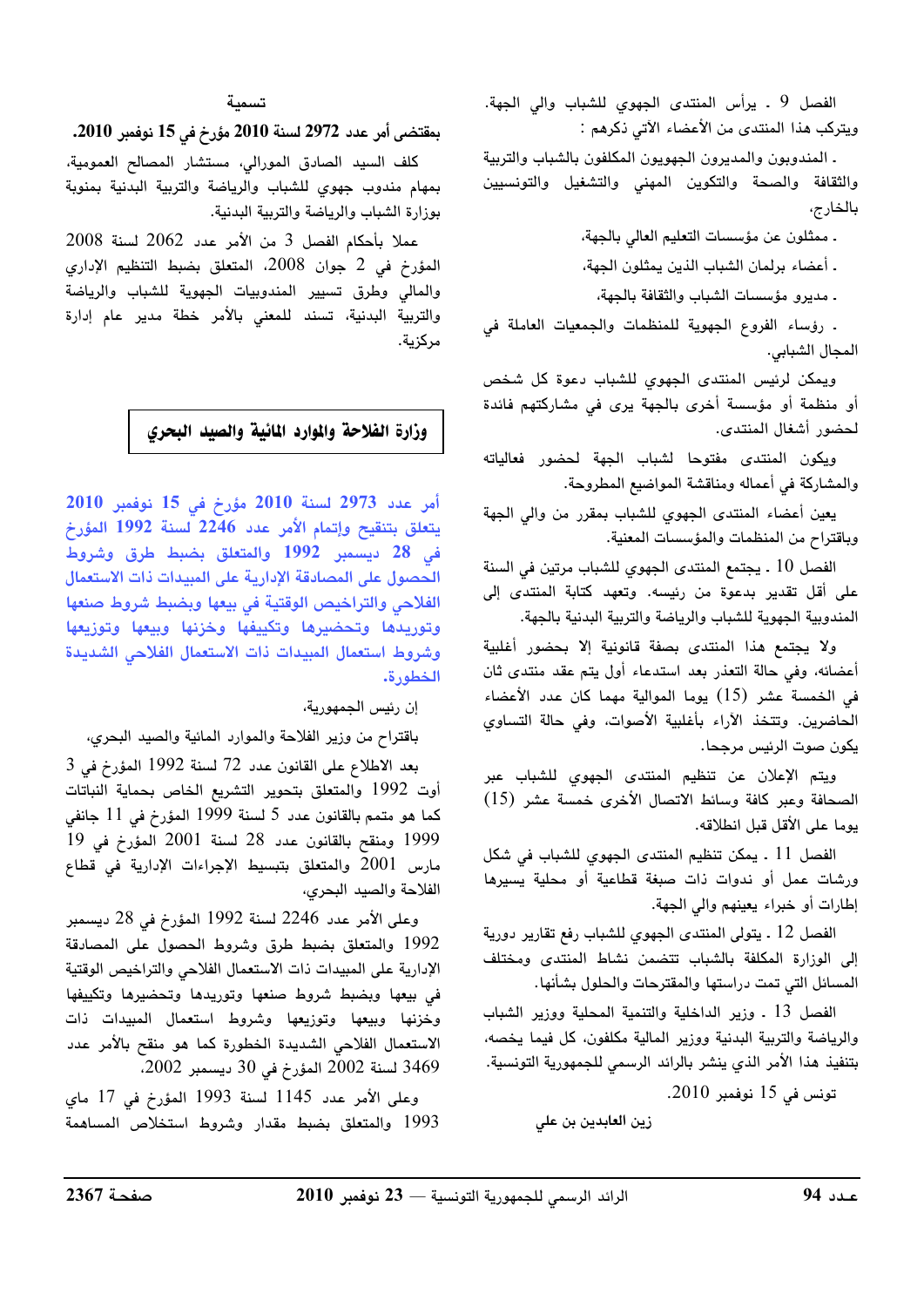الناتجة عن عمليات المراقبة الصحية النباتية والتحاليل والمصادقات الإدارية والتراخيص المؤقتة في بيع المبيدات كما هو منقح بالأمر عدد 3615 لسنة 2008 المؤرخ في 21 نوفمبر .2008

وعلى الأمر عدد 419 لسنة 2001 المؤرخ في 13 فيفرى 2001 والمتعلق بضبط مشمولات وزارة الفلاحة،

وعلى الأمر عدد 1991 لسنة 2005 المؤرخ في 11 جويلية 2005 والمتعلق بدراسة المؤثرات على المحيط وبضبط أصناف الوحدات الخاضعة لدراسة المؤثرات على المحيط وأصناف الوحدات الخاضعة لكراسات الشروط.

وعلى الأمر عدد 72 لسنة 2010 المؤرخ في 14 جانفي 2010 والمتعلق بتسمية أعضاء بالحكومة،

> وعلى رأي وزير الصحة العمومية، وعلى رأي وزير البيئة والتنمية المستديمة، وعلى رأي وزير التجارة والصناعات التقليدية، وعلى رأى وزير الصناعة والتكنولوجيا، وعلى رأى المحكمة الإدارية. يصدر الأمر الآتي نصه :

الفصل الأول . يلغى الفصل 5 من الأمر عدد 2246 لسنة 1992 المؤرخ في 28 ديسمبر 1992 المشار إليه أعلاه ويعوض بالأحكام التالية :

الفصل 5 (جديد) : يتعين على كل طالب يرغب في الحصول على المصادقة الإدارية أو الترخيص الوقتى فى بيع المبيدات ذات الاستعمال الفلاحى أن يوجه إلى وزير الفلاحة والموارد المائية والصيد البحري ملفا يحتوي على :

1 . مطبوعة مسلمة من الإدارة ومعمرة كما يجب من قبل الطالب.

2 ـ بالنسبة إلى المبيدات الموردة، أصل شهادة المصادقة على المبيد صادرة عن السلطات الرسمية في بلد المنشأ أو نسخة منها مشهود بمطابقتها للأصل من قبل السفارة التونسية لدى بلد المنشأ تكون سارية المفعول وتبين أن المبيد موضوع المصادقة مستعمل ومتداول في بلد المنشأ عند تاريخ تقديم المطلب.

3 ـ بيان استعمالات المبيد موضوع طلب المصادقة الإدارية.

4 ـ الأنموذج النهائى لملخص استعمال المادة مع بيان المقادير وفترات الاستعمال الموصى بها والتحذيرات المشترطة للاستعمال مع ذكر الترياق إن وجد.

5 ـ عينة من الوعاء المقترح.

. ملف يتعلق بفاعلية المادة وبعدم إضرارها بالزراعات والمنتجات المجنية.

7 . بالنسبة إلى المبيدات الأصلية، دراسة مرجعية تتعلق بسمية المبيدات تجاه الإنسان والبيئة الصادرة عن المصنع الأصلي. وبالنسبة إلى المبيدات الجنيسة، ملف أصلى يتعلق بدراسة مختلف أنواع السمية للمادة الفعالة وللمبيد المستحضر تجاه الإنسان والبيئة ورواسب هذه المواد ومصيرها فى المنتجات الفلاحية وفى التربة وفى المياه وتأثيراتها على النظم البيئية ويجب أن يحتوي الملف الأصلي على معلومات حديثة حسب المعايير الدولية المتداولة في هذا المجال يكون صادرا عن مخابر مختصة ومعتمدة دوليا.

8 ـ ملف يتعلق بطرق تحليل المادة الفعالة والرواسب.

9 . عينة من المواد الفعالة الخالصة (عيار تحليلى) مرفقة بأصل شهادة التحليل صادرة عن مخابر مختصة.

الاتجار فيه مجهزة في الأوعية الأصلية للتداول ببلد المنشأ تكون مثبتة الغلق بالأختام ومن حصص مختلفة ومتوفرة بكميات كافية تمكن من إجراء التحاليل المخبرية والتجارب الميدانية.

11 . شهادة تحاليل مفصلة تبين تركيبة المبيد بما فبها المادة الفعالة والمضافات والمذيبات والشوائب وغيرها صادرة عن مخابر مختصة معتمدة دوليا ومصحوبة ببطاقة سلامة بالنسبة إلى كل المكونات المذكورة.

يمكن للإدارة عند الاقتضاء، القيام بالتحاليل الكيميائية وكل التدابير اللازمة للتثبت من صحة المعلومات المقدمة لها.

12 . وصل خلاص المساهمة المتعلقة بطلب المصادقة الإدارية.

يعلم وزير الفلاحة والموارد المائية والصيد البحرى الطالبين بموافقته أو رفضه المصادقة الإدارية أو الترخيص الوقتى فى بيع المبيدات ذات الاستعمال الفلاحي بعد أخذ رأي اللجنة الفنية المنصوص عليها بالفصل 16 من القانون عدد 72 لسنة 1992 المؤرخ في 3 أوت 1992 المشار إليه أعلاه.

تحدد مدة صلوحية الترخيص الوقتى فى البيع بسنة قابلة للتجديد مرة واحدة.

تحدد مدة المصادقة الإدارية بعشر سنوات قابلة للتجديد بطلب من المعنى بالأمر وذلك 3 أشهر قبل انتهاء المدة المشار إليها أعلاه.

ويمكن للجنة الفنية المشار إليها أعلاه، مراجعة منح المصادقة على أى مبيد وذلك حسب تطور المستجدات العلمية المتعلقة خاصة بالتأثيرات الصحية والبيئية للمواد الفعالة أو المضافات أو المذيبات أو الشوائب أو الرواسب.

الفصل 2 . تمنح للأشخاص المعنيين مهلة بستة أشهر لتقديم الملفات والوثائق المطلوبة للمبيدات التى تحصلت على المصادقة قبل دخول هذا الأمر حيز التنفيذ.